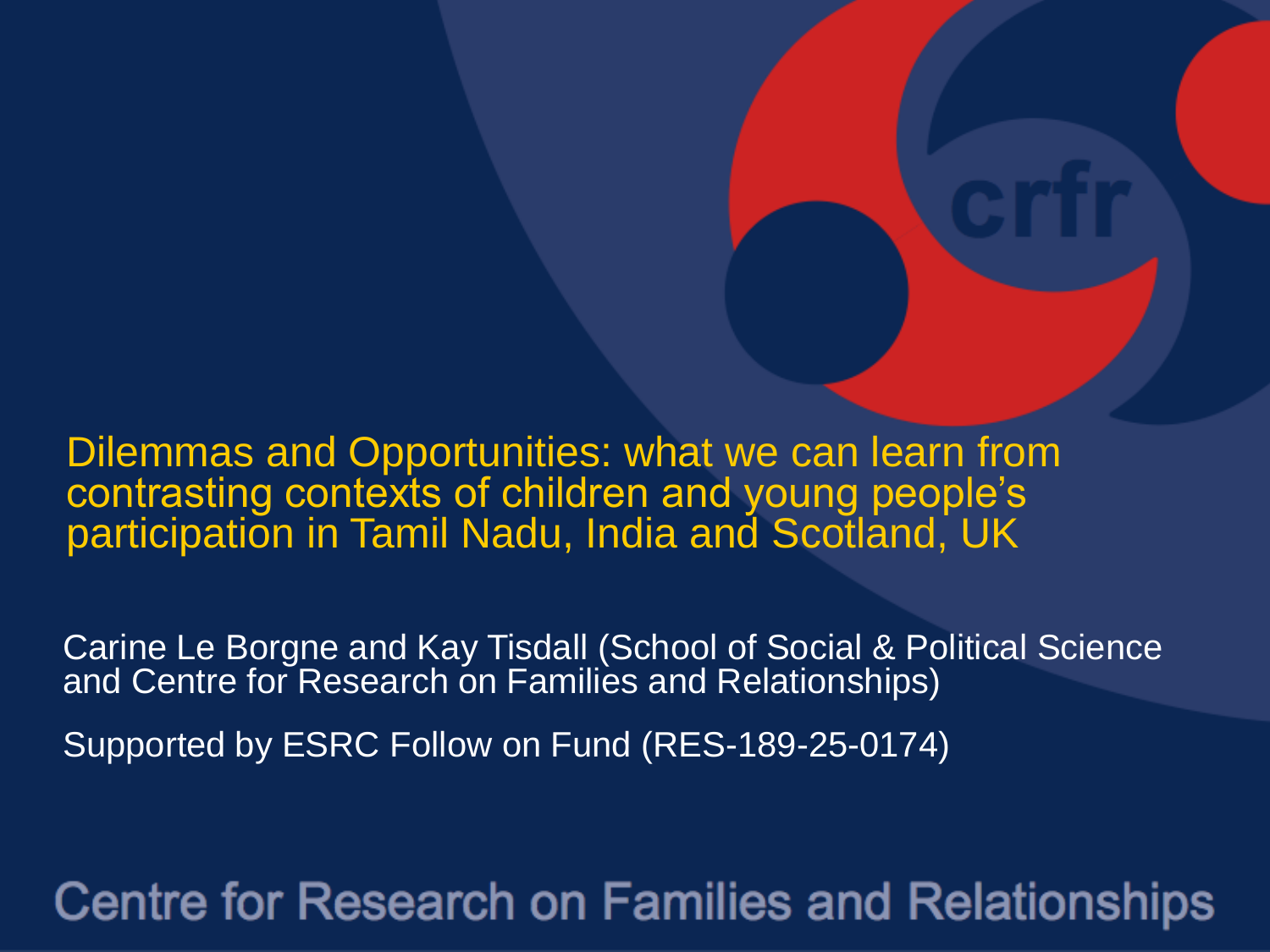

"If those Kips Would SHUT UP, WED LISTEN TO THEM!"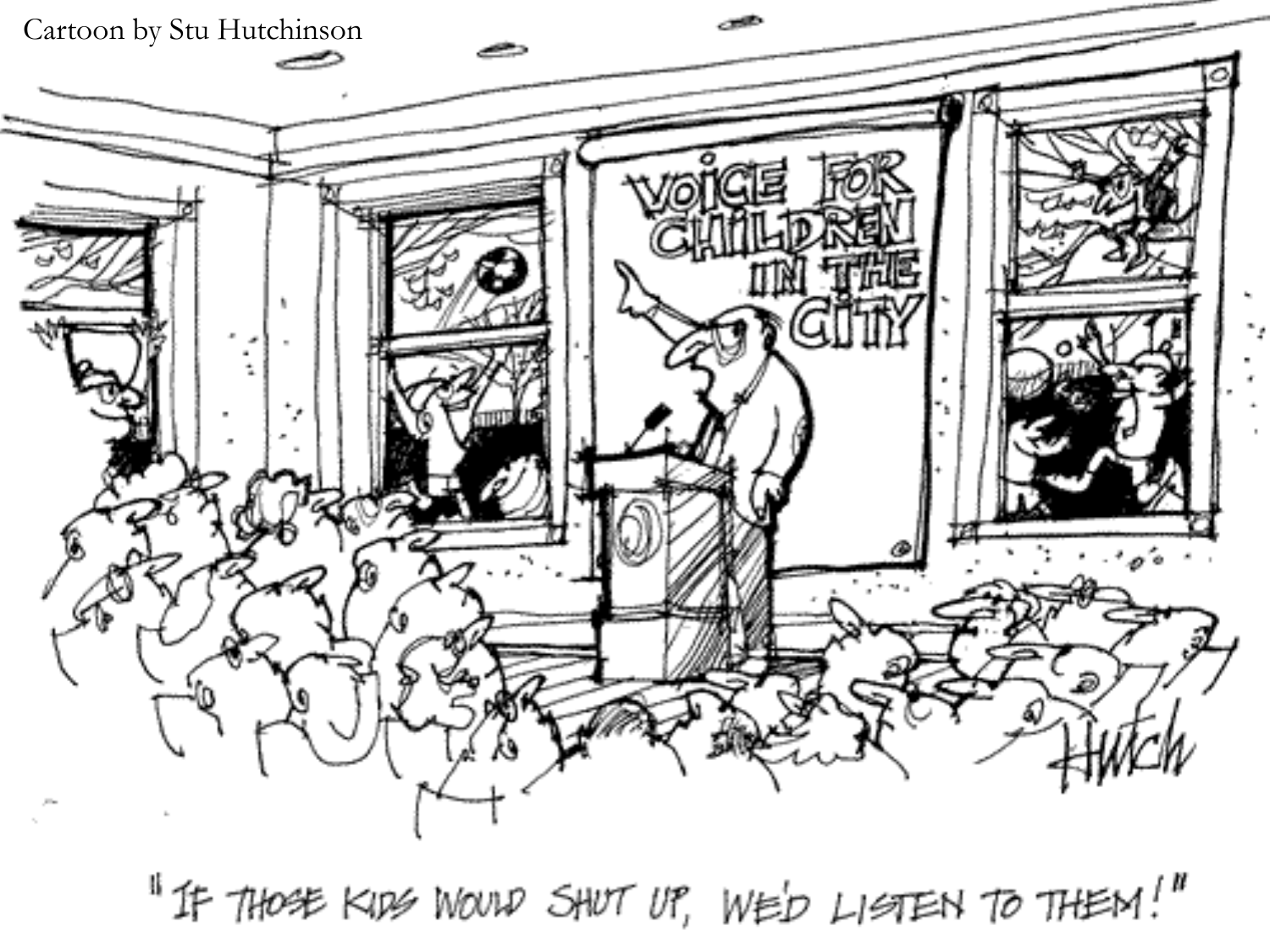.. the proper objective of participation is to ensure 'transformation' of existing development practice and, more radically, the social relations, institutional practices and capacity gaps which cause social exclusion. (Hickey and Mohan 2004: 13)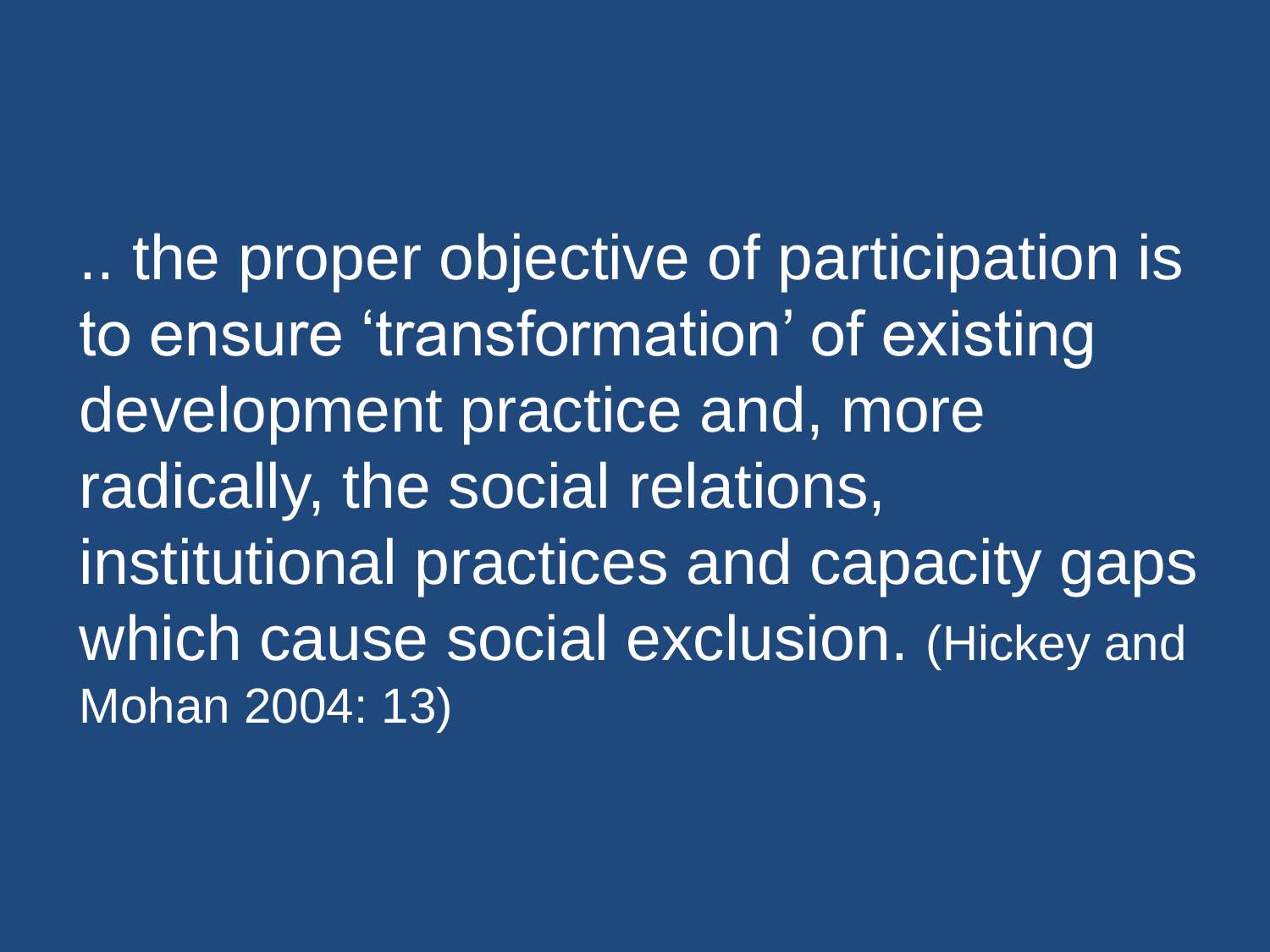## Interests of participation

| <b>Form</b>           | <b>Top-down</b>                                                                                                     | <b>Bottom-up</b>                                                        | <b>Function</b>                                                      |
|-----------------------|---------------------------------------------------------------------------------------------------------------------|-------------------------------------------------------------------------|----------------------------------------------------------------------|
| <b>Nominal</b>        | Legitimation                                                                                                        | <b>Inclusion</b>                                                        | <b>Display</b>                                                       |
| <b>Instrumental</b>   | <b>Efficiency</b>                                                                                                   | Cost                                                                    | <b>Means</b>                                                         |
| <b>Representative</b> | Sustainability                                                                                                      | Leverage                                                                | <b>Voice</b>                                                         |
| <b>Transformative</b> | <b>Empowerment</b><br>to enable people<br>to make their own<br>decisions, work<br>out what to do<br>and take action | <b>Empowerment</b><br>to be able to<br>decide and act<br>for themselves | Means/end<br>both as means<br>and an end, a<br>continuing<br>dynamic |

(White 1996: 7; Cornwall 2008: 273)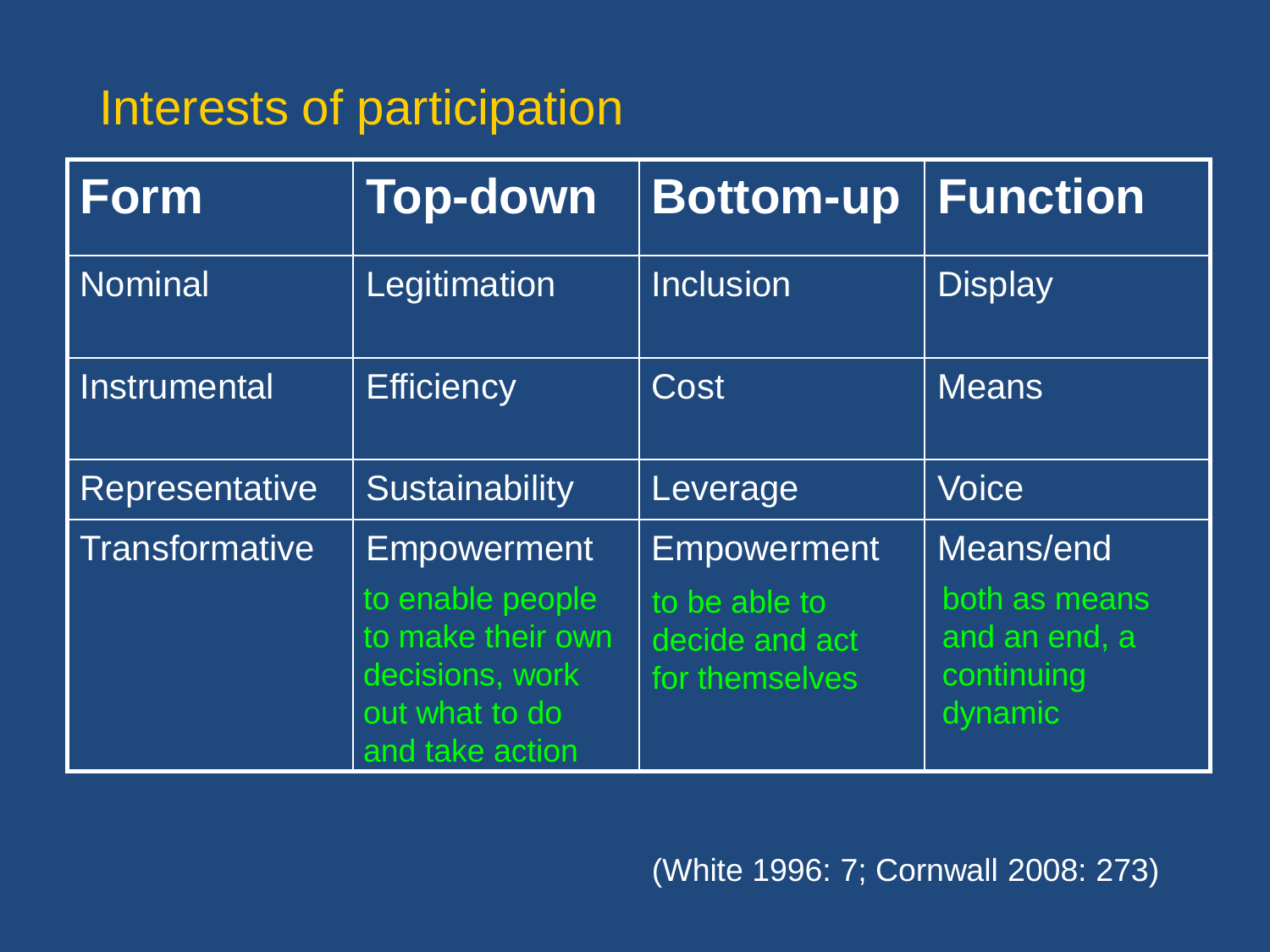What can we learn about transformative participation by having conversations between Tamil Nadu, India and Scotland, UK?

- 1. The governance framework for participation
- 2. How we 'do' participation
- 3. Child-adult relations in cultural contexts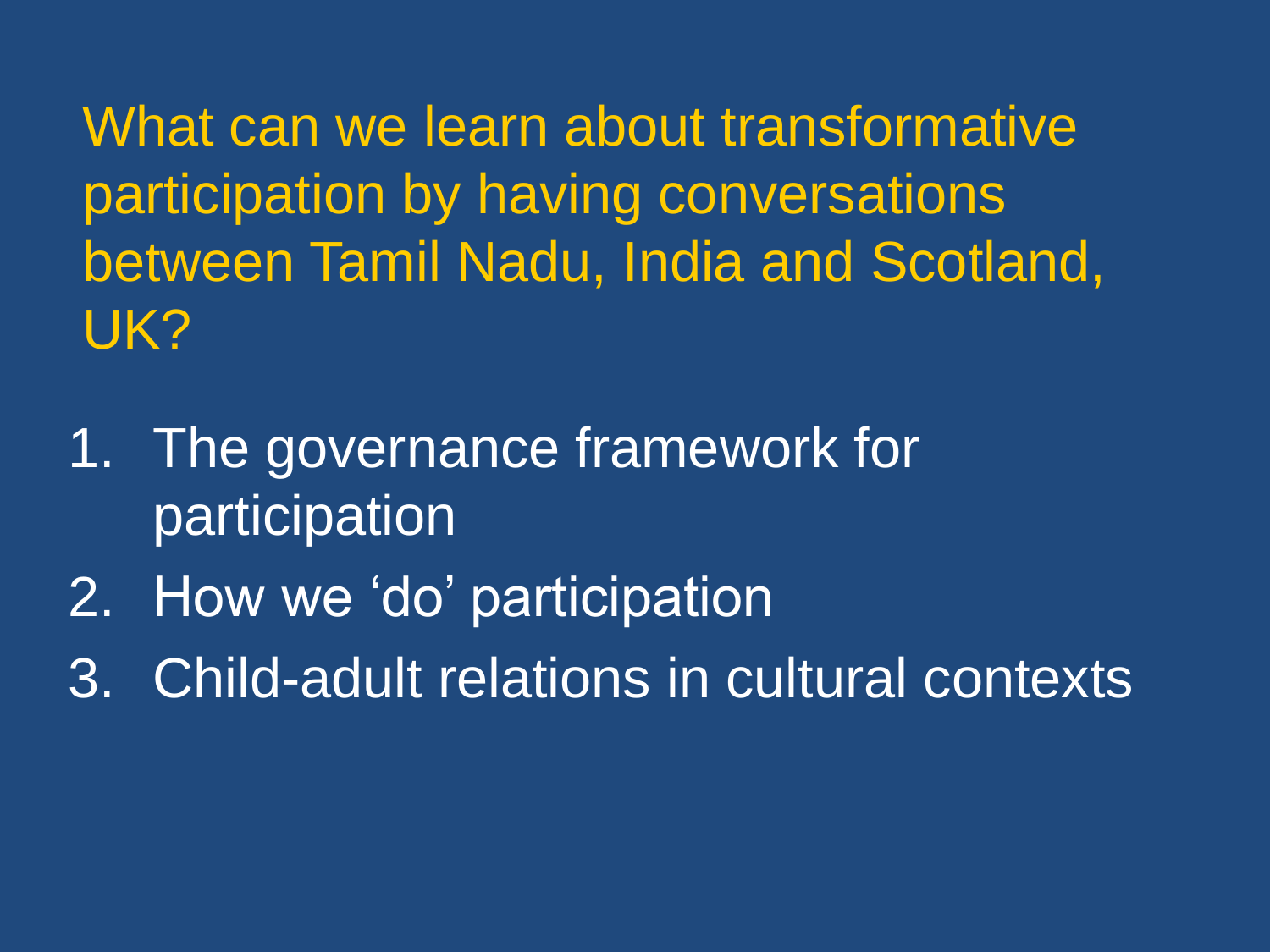# The governance framework for participation

Tamil Nadu, India

- no strong commitment from the central state
- strong civil society
- progressive approach to children and young people

Scotland, UK

- strong commitment from the Scottish Government
- active voluntary sector promoting children and young people's participation; voluntary organisations tend to be for not of children
- rhetoric of children and young people's participation but apolitical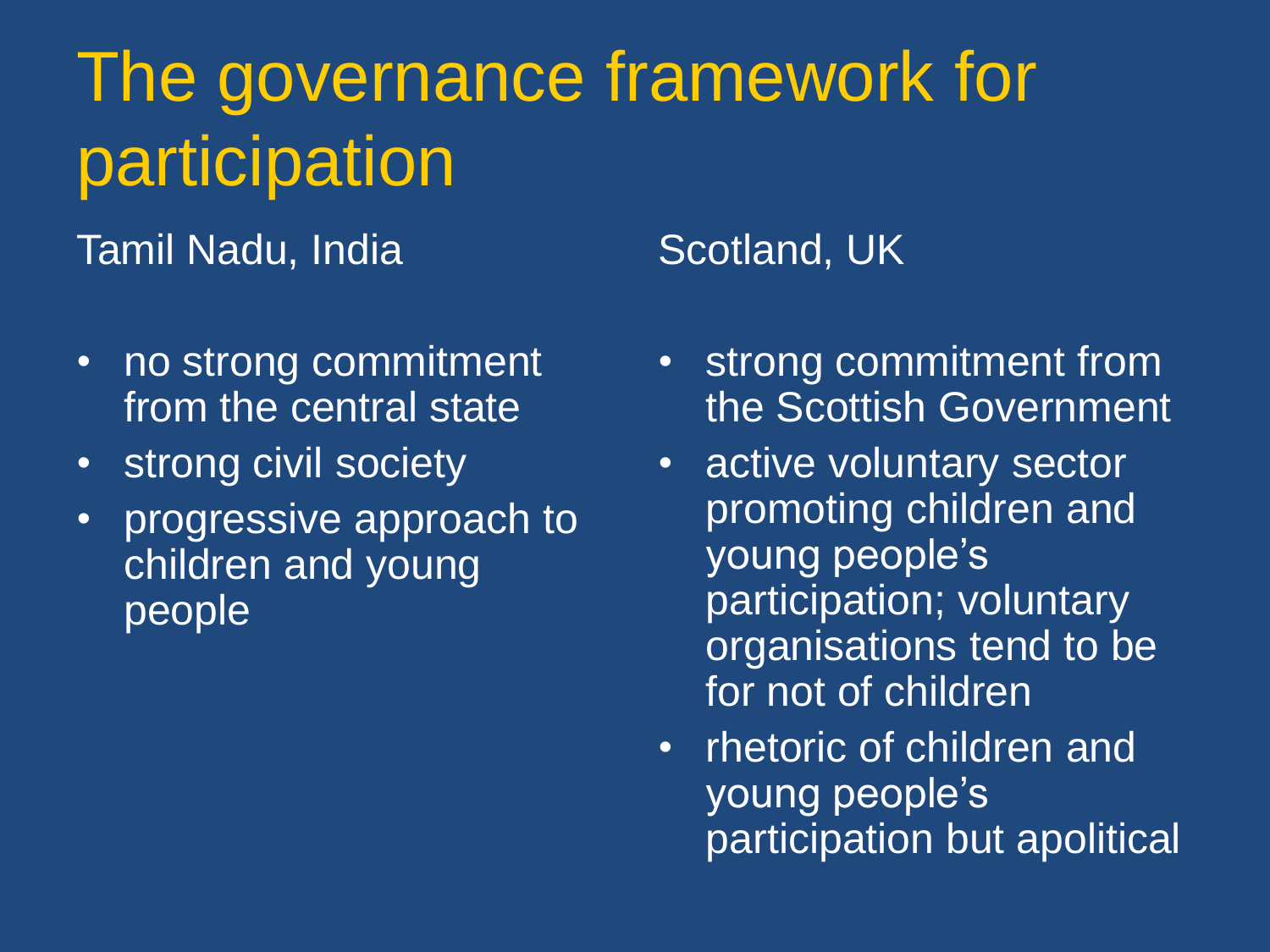# How we 'do' participation

### Tamil Nadu, India (example)

- Children sangam organise a Convention day
- cultural programme (rally, drama, puppet show)
- limitation of the process: space for children, young people and adults but no intergenerational dialogue

### Scotland, UK (example)

- adult invitation into invited 'spaces'
- core work with children and young people arms length.
- focus groups, 'participatory' methods
- a move away solely from the written word
- some dialogue directly between children and young people and the powers that be, feedback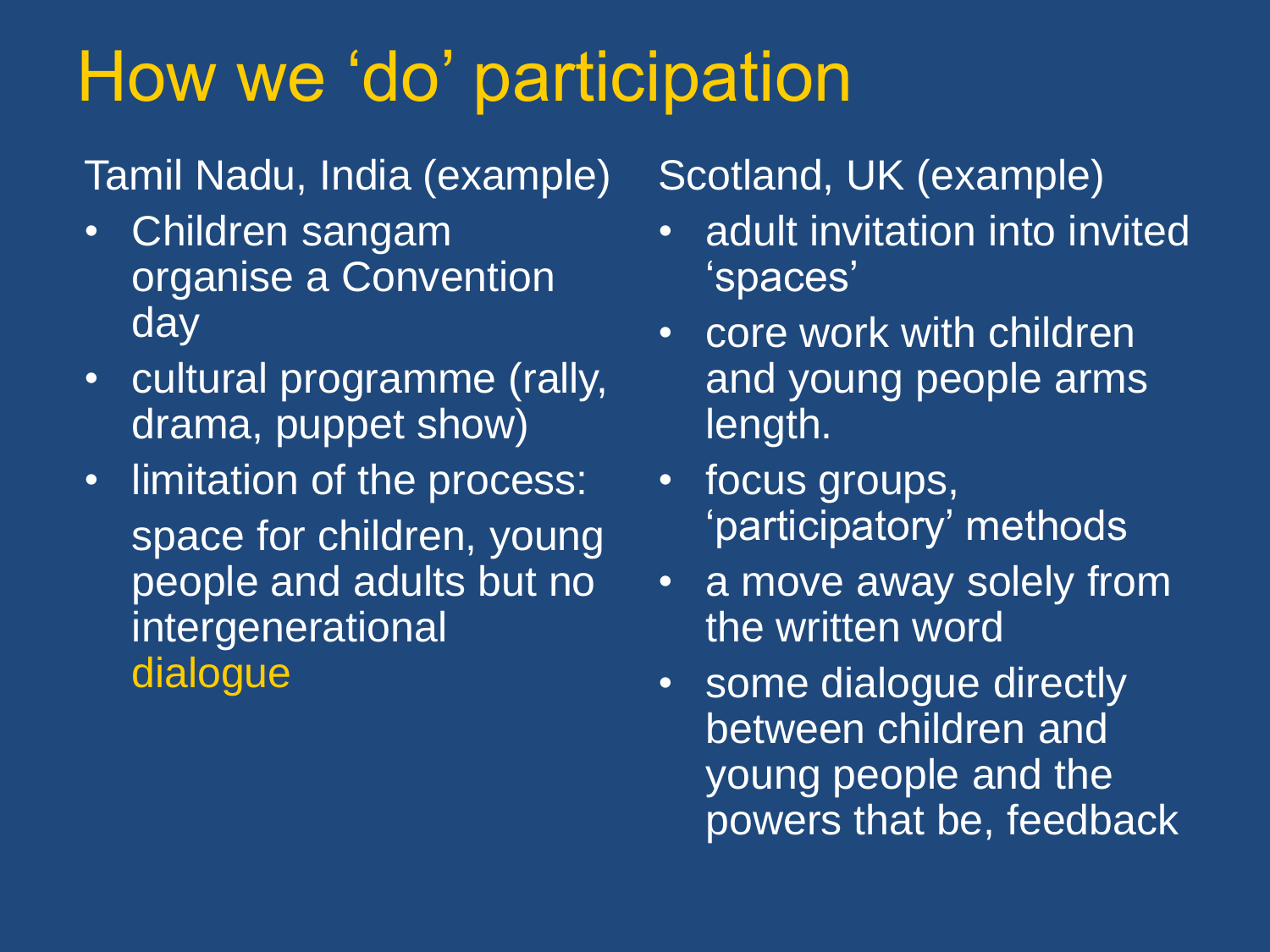## Child-adult relations in cultural contexts

Tamil Nadu, India (example)

## Scotland, UK (example)

#### **Parent's meetings**

- Understand the functioning of children sangams
- Receive trainings
- Change vision on their children

#### **Positive changes in behaviours and attitudes of mothers:**

- Reduce domestic violence
- Respect gender equality
- Increase parental support
- Groups solely of children and young people, except adult supporters aid communication
- Parents separately consulted
- Children and young people as 'autonomous agents', in their own civic participation 'trajectory'?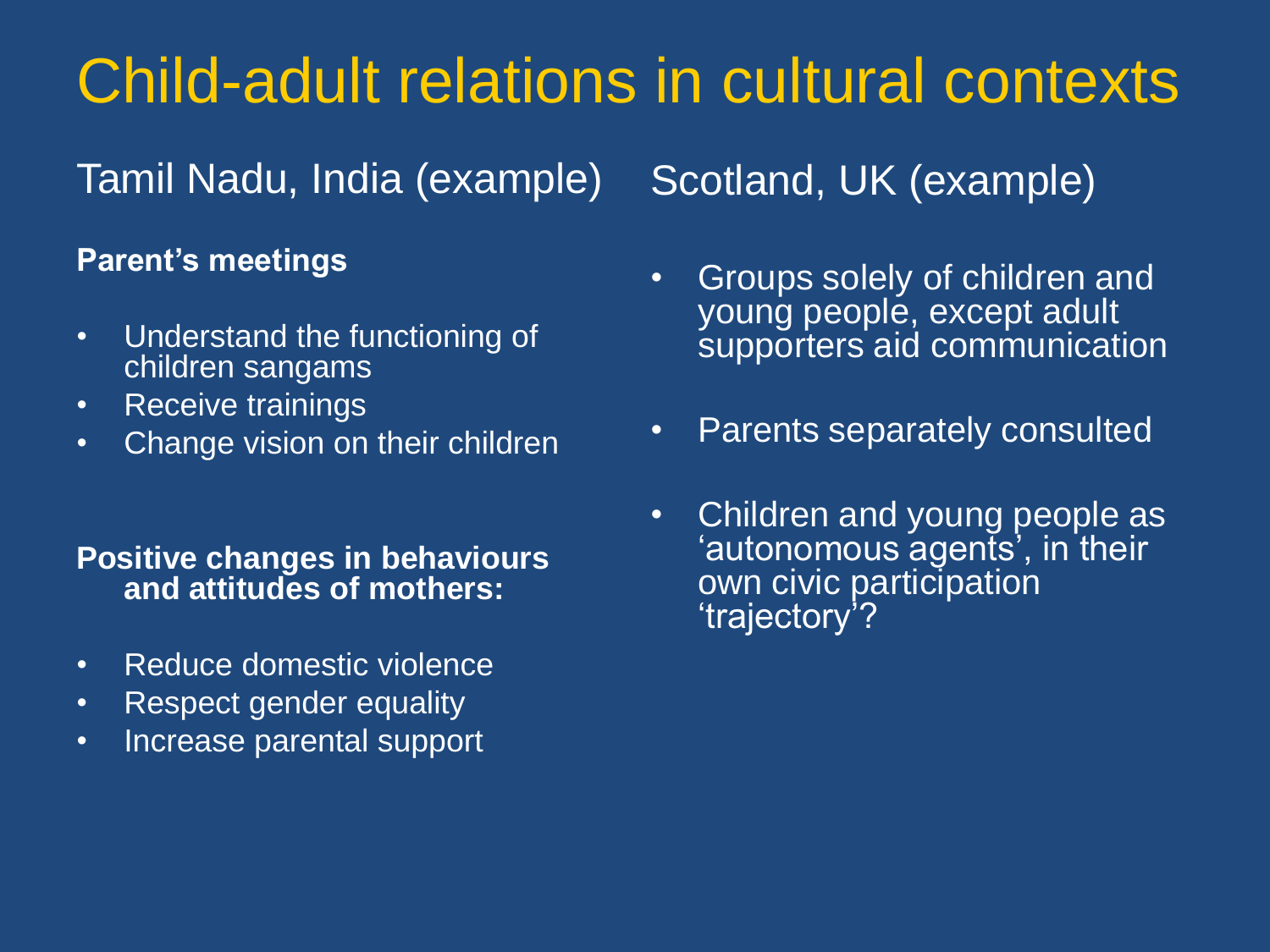## Concluding thoughts – concepts/ theory

- Thinking about 'spaces' of participation, combining ideas of physical and geographical with time and change, social relations
- Is transformative participation more than empowerment? If so …
- More 'testing' ideas conflict; 'negative', participation; control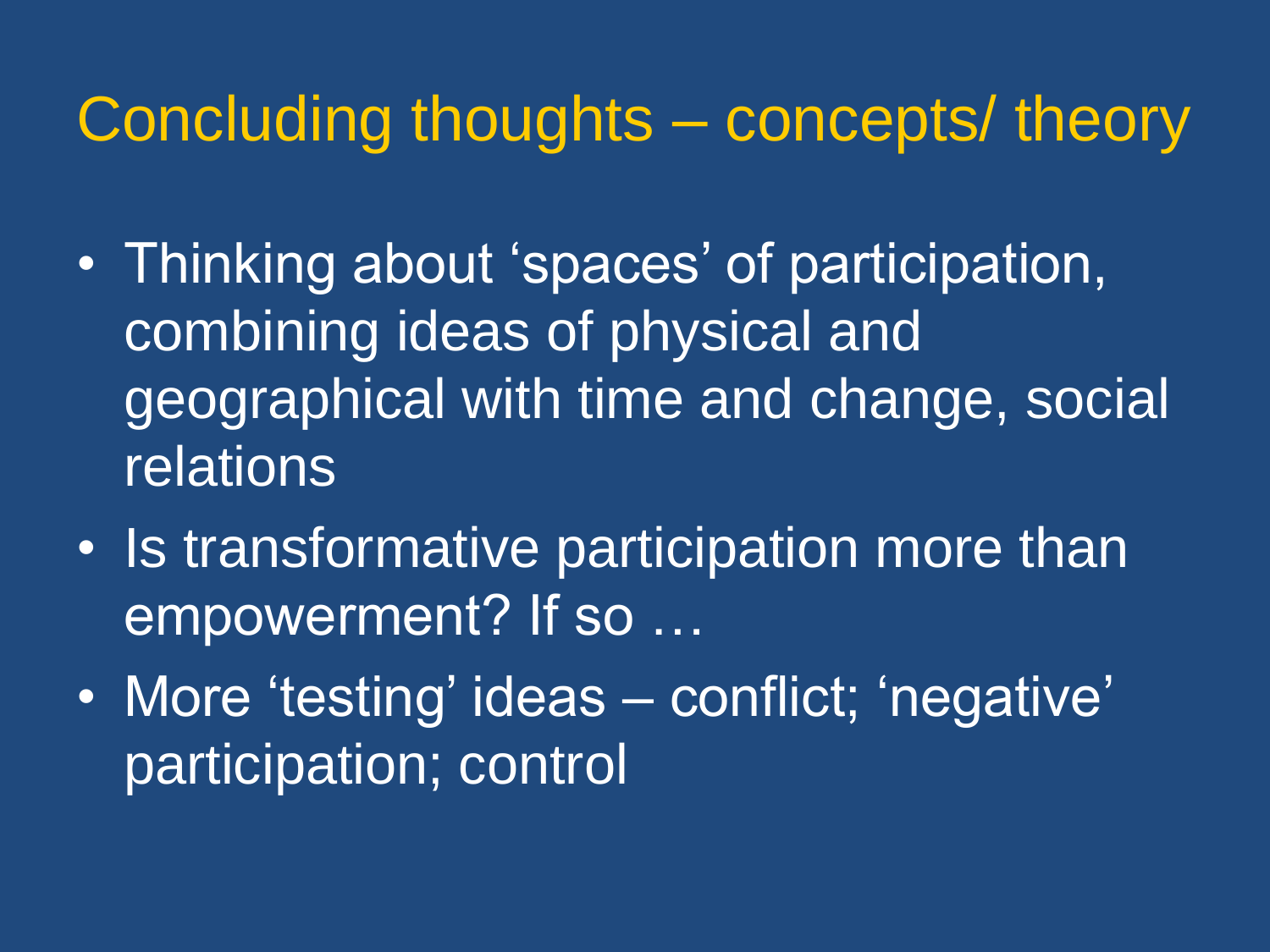## Concluding thoughts – practice(s)

- Strategies in context mapping out governance, relations, networks
- Looking critically at how we 'do' participation – e.g. claims for participatory methods
- Long-term intergenerational dialogue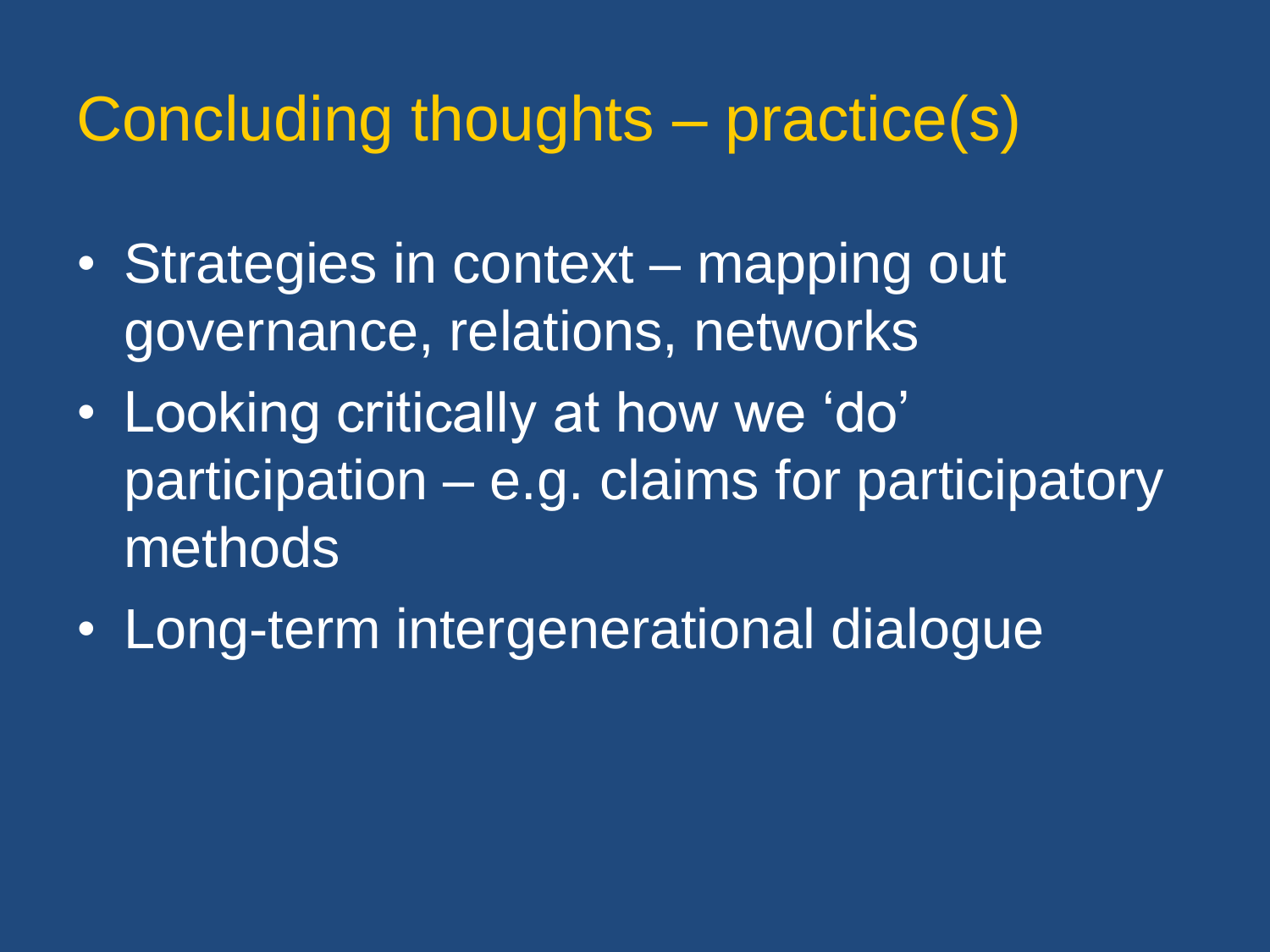# References cited

Cornwall, A. (2008) 'Unpacking 'participation'', Community Development Journal, 43(3): 269-283. Hickey. S. and Mohan, G. (2004) 'Towards participation as transformation', in S.Hickey and G.Mohan (eds.) *Participation: from tyranny to transformation*, London: Zed Books. Stern, R. (2006). The Child's Right to Participation – Reality or Rhetoric? 301 pp. Uppsala. ISBN 91-506-1891-1. [http://uu.diva-](http://uu.diva-portal.org/smash/get/diva2:168647/FULLTEXT01)**Accessed May** 

2012)

[C-C-GC-12.doc](http://www2.ohchr.org/english/bodies/crc/docs/AdvanceVersions/CRC-C-GC-12.doc)

UN Committee Rights of the Child (2009) *General Comment No. 12* [http://www2.ohchr.org/english/bodies/crc/docs/AdvanceVersions/CR](http://www2.ohchr.org/english/bodies/crc/docs/AdvanceVersions/CRC-C-GC-12.doc)

White, S. (1996) 'Depoliticising development: the uses and abuses of participation', Development in Practice 6(1): 6-15.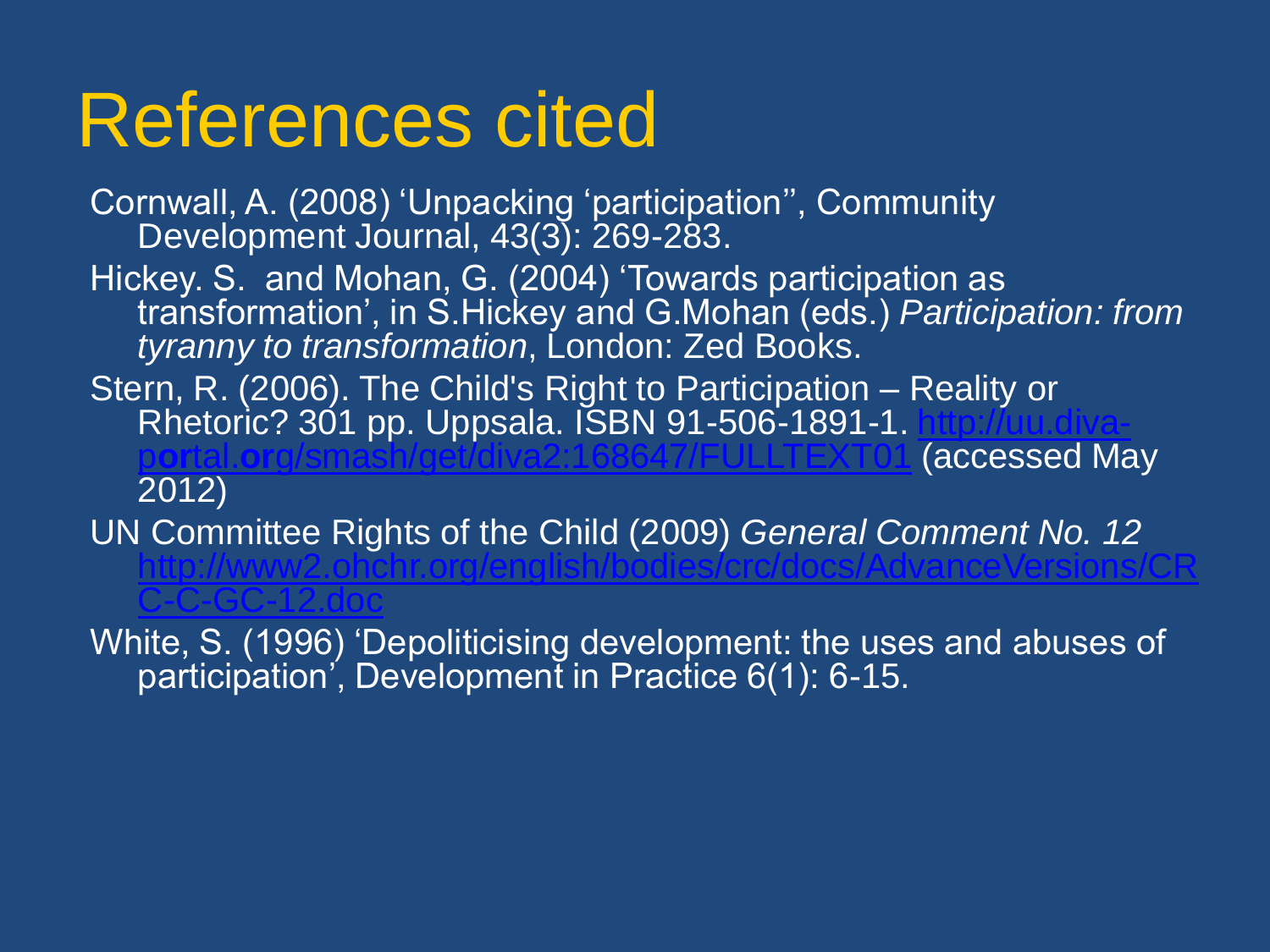# If you want more information …

**Theorising Children's Participation: learning across countries and across disciplines (2008-2011)** The Leverhulme Trust International Academic Network http://www.crfr.ac.uk/researchprojects/rp\_theorising.html

Tisdall, E.K.M., Gadda, A.M., Butler, U. (eds) (2013) *Children's and Young People's Participation: Challenging Cross-Country Perspectives*. London: Palgrave.

**Children and Young People's Participation: From fashion accessory to part of the fabric (2011-12)** ESRC Follow on Fund **Briefing Paper 1** http://www.crfr.ac.uk/reports/Participation%20briefing.pdf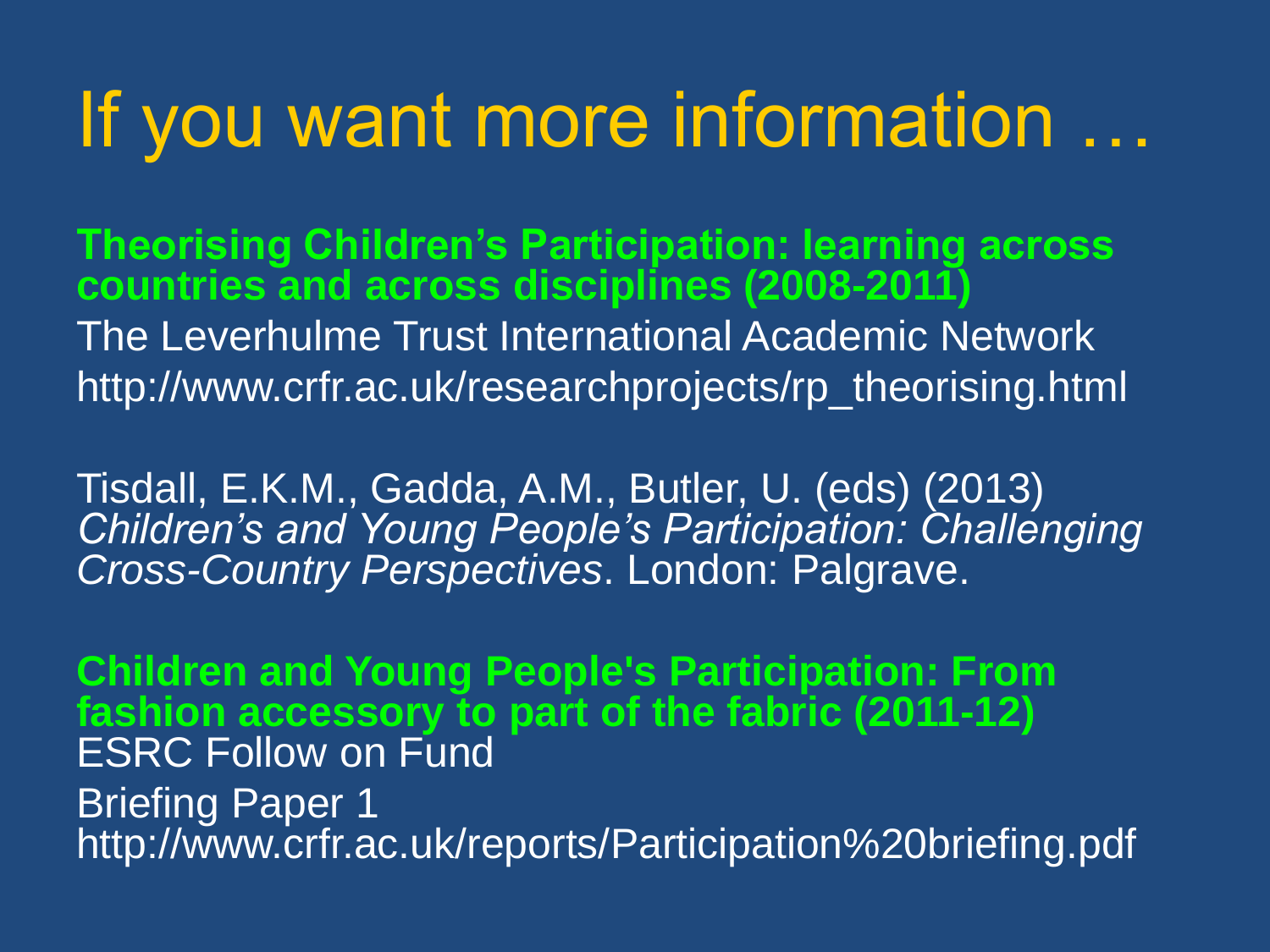# Related publications

- Tisdall, E.K.M. and Punch, S. (2012) 'Not so 'new'? Looking critically at Childhood Studies', *Children's Geographies*. Accepted. Due out August issue.
- Tisdall, E.K.M. (2012) 'Taking forward children and young people's participation<sup>'</sup>, in Hill, M., Head, G., Lockyer, A., Reid, B. and Taylor, R. (eds) *Children's Services: working together*, Harlow: Pearson, pp. 151-162.
- Tisdall, E.K.M. (2010) 'Governance and Participation', in Percy-Smith, B. and Thomas, N. (eds) *A Handbook of Children and Young People's Participation*, London: Routledge.
- Tisdall, E.K.M. (2008) 'Is the honeymoon over? Children and young people's participation in public decision-making' *International Journal of Children's Rights,* Special Issue (lead editor) 16(3): 343-354.
- Tisdall, E.K.M., Davis, J.M. and Gallagher, M. (2008) 'Reflecting upon children and young people's participation in the UK' *International Journal of Children's Rights,* Special Issue (lead editor) 16(3): 419-429.
- Tisdall, E.K.M. (2009) 'The rise of a new profession? Children's participation workers' in Allan, J., Ozga, J. and Smyth, G. (Eds) *Social Capital, Professionalism and Diversity*, Rotterdam: Sense Publishers.
- Tisdall, E.K.M. and Bell, R. (2006) 'Included in Governance? Children's participation in 'public' decision-making' in Tisdall, E.K.M., Davis, J., Hill, M. and Prout, A. (Eds) *Children, young people and social inclusion: participation for what?* Bristol: Policy Press, pp. 105-120.